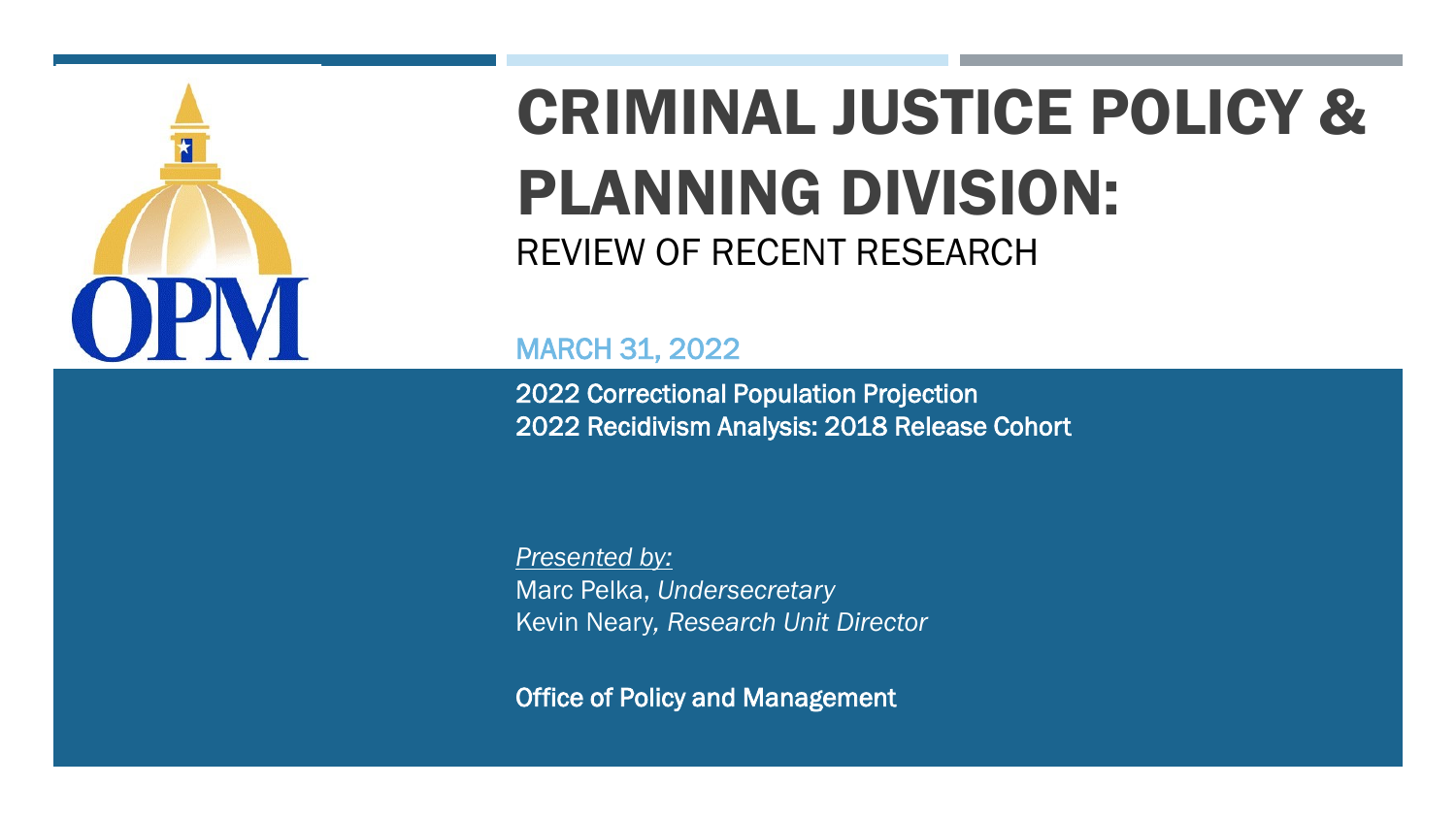Today's report includes two sections:

## I. 2022 Recidivism Analysis: 2018 release cohort

## II. 2022 Correctional Population Projection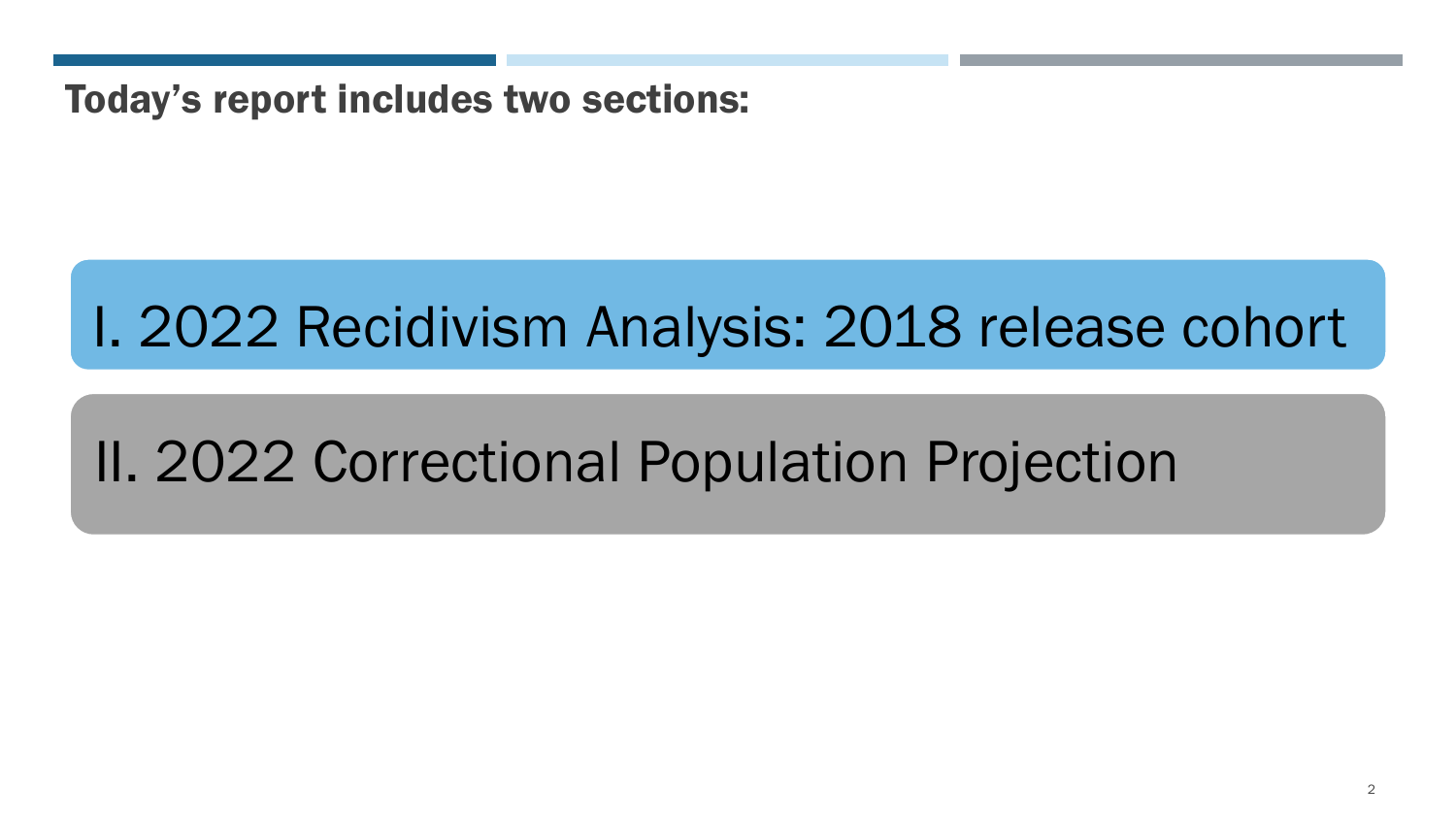Today's report includes two sections:

## II. 2022 Correctional Population Projection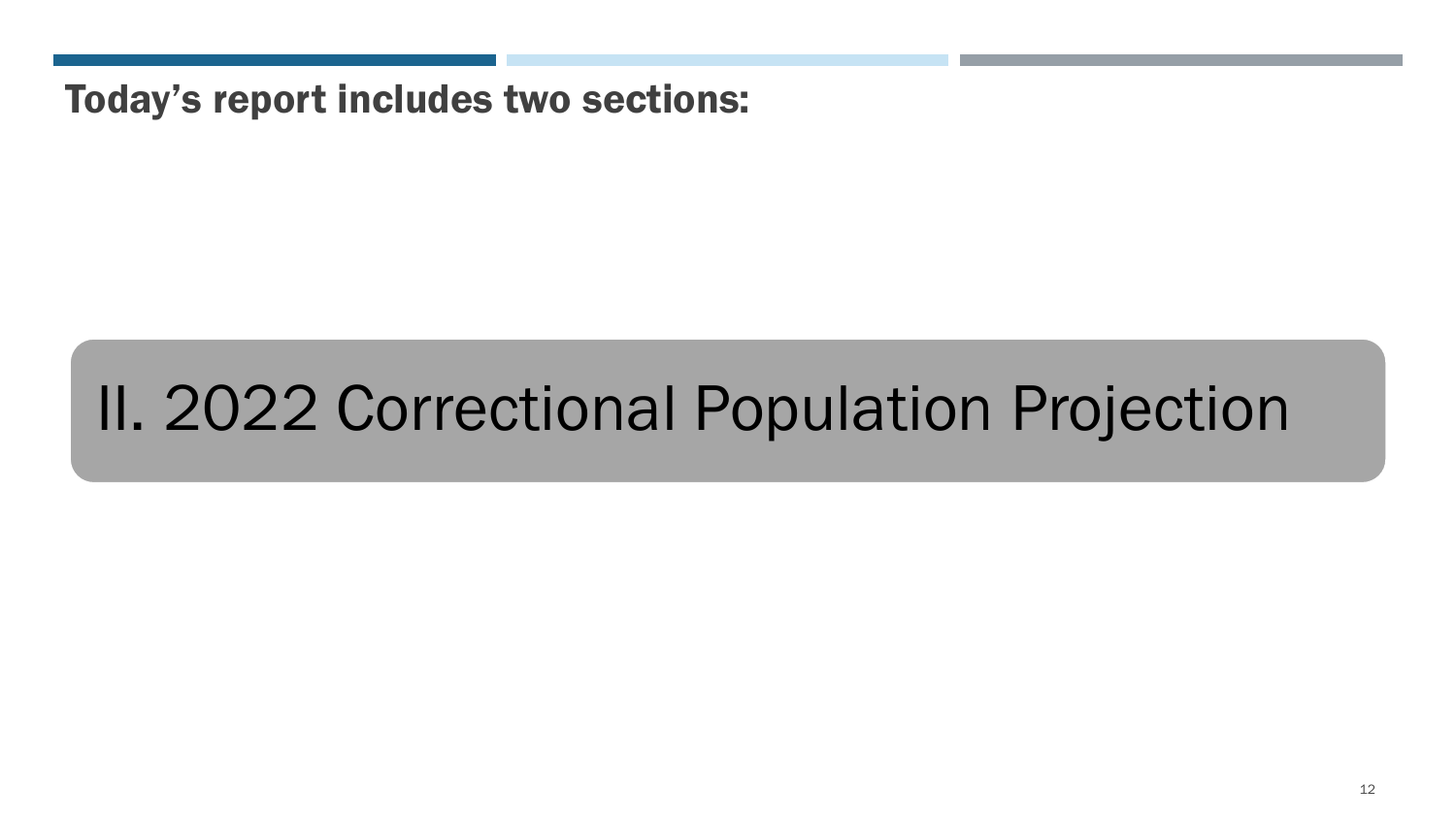#### Revisiting the 2021 Correctional Population Projection

February 2021

- Here we first review the year-end performance of OPM CJPPD's 2021 projection.
	- **Assessing the performance of prior forecasts a** key step in OPM CJPPD's annual projection process.

We also review long term correction trends and the COVID-19 pandemic's impacts on the population.

#### **OPM - Criminal Justice Policy & Planning Division Prison Population Projection**

#### **Highlights**

- . The correction population is projected to remain essentially flat-at approximately 9,000 people-from February 2021 to 2022.
- Accurately estimating the impact of a complex public-health response on the correction population exceeds the scope of this analysis OPM CJPPD can reasonably forecast that as processes more broadly return to normal in 2021, the correction population will gradually tick up.
- . Last year, the state's prison population contracted by 27%. For comparison, between 2008 and 2020 the correction population declined by an annual average of 3.8%. 2020's steeper decline was driven by disruptive forces created by the pandemic as admissions shrank and discretionary releases for suitable cases were prioritized.
- · Last year's unanticipated contraction first appeared in March 2020, when the population shrank 5%. Initially, Monthly Indicator Reports focused on front-end processes: fewer arrests and prison admissions. Subsequent analysis highlighted back-end factors as discretionary releases rose as a proportion of all exits.
- · By October, a new pattern emerged: a slower churn and a more stable month-over-month population count. The pandemic was no longer driving the prison population down as starkly as in the spring and summer months.
- OPM CJPPD expects this late-2020 to carry over into 2021 until the pandemic's effects are fully subdued

#### Forecasting the size of the prison population

OPM began forecasting the DOC facility population in 2007, making 2021 the fifteenth edition of OPM's prison population forecast. Over the past decade and a half, OPM methodology has evolved from an Auto Regressive Integrated Moving Average (ARIMA) to the reliance on trend data, an input-output model of operational flows and qualitative assessments of the impact of proposed legislative and policy changes. In both cases, historical-performance data underpins the analysis. Under normal circumstances, every February OPM CJPPD has managed to predict within 5% of target the prison population 12 months out.

A global health pandemic suddenly disrupted the underlying trends in 2020, pushing the prison population far below OPM's February forecast. Last February a reduction of 4.4% was predicted. The prison population actually contracted by 27%.

Understandably, forecasting a target that's dependent on a pandemic is very difficult. Arriving at a reliable prediction in times of uncertainty include three main steps: find out where changes started happening, quantify a baseline for what should have happened without the disruption, and calculate the distance from baseline to reality.

OPM CJPPD projects the correction population will be the same size in February 2022 as at the start of the forecast period: approximately 9,000 people. The DOC population is projected to remain flat or grow slightly in the long term as it inches forward, returning to the overall trend seen before the disruption brought on by the pandemic.

Connecticut's prison population, actual and projected



13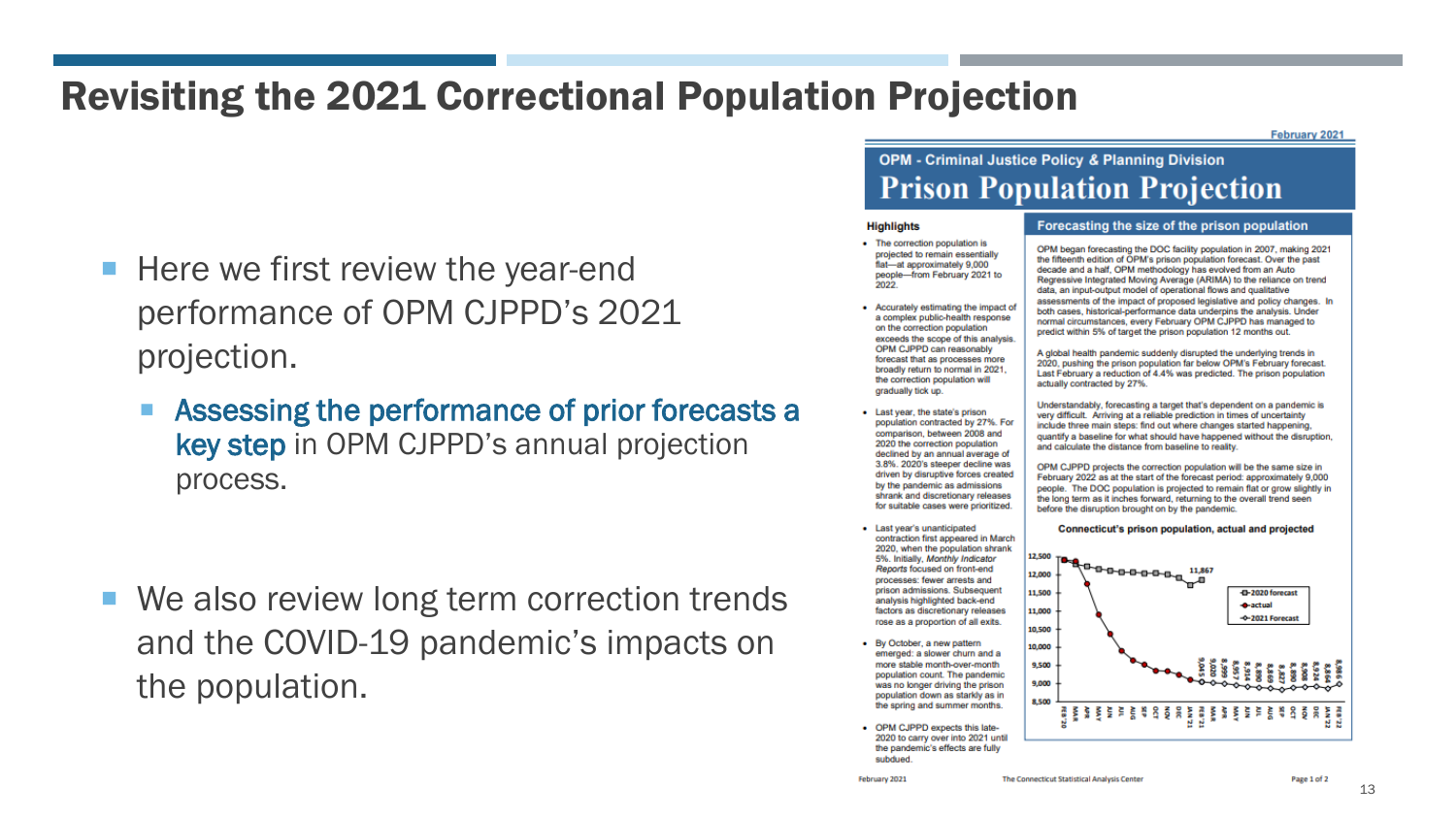## OPM's annual correctional population forecast has tracked the actual population within 5%



- Most years, the variances from OPM's forecasted population to the actual population range within 5% at the February end-of-reporting cycle.
- Only twice has the correction count varied from OPM's projections by more than 5% at the end of the reporting cycle: 2021 and this year, 2022.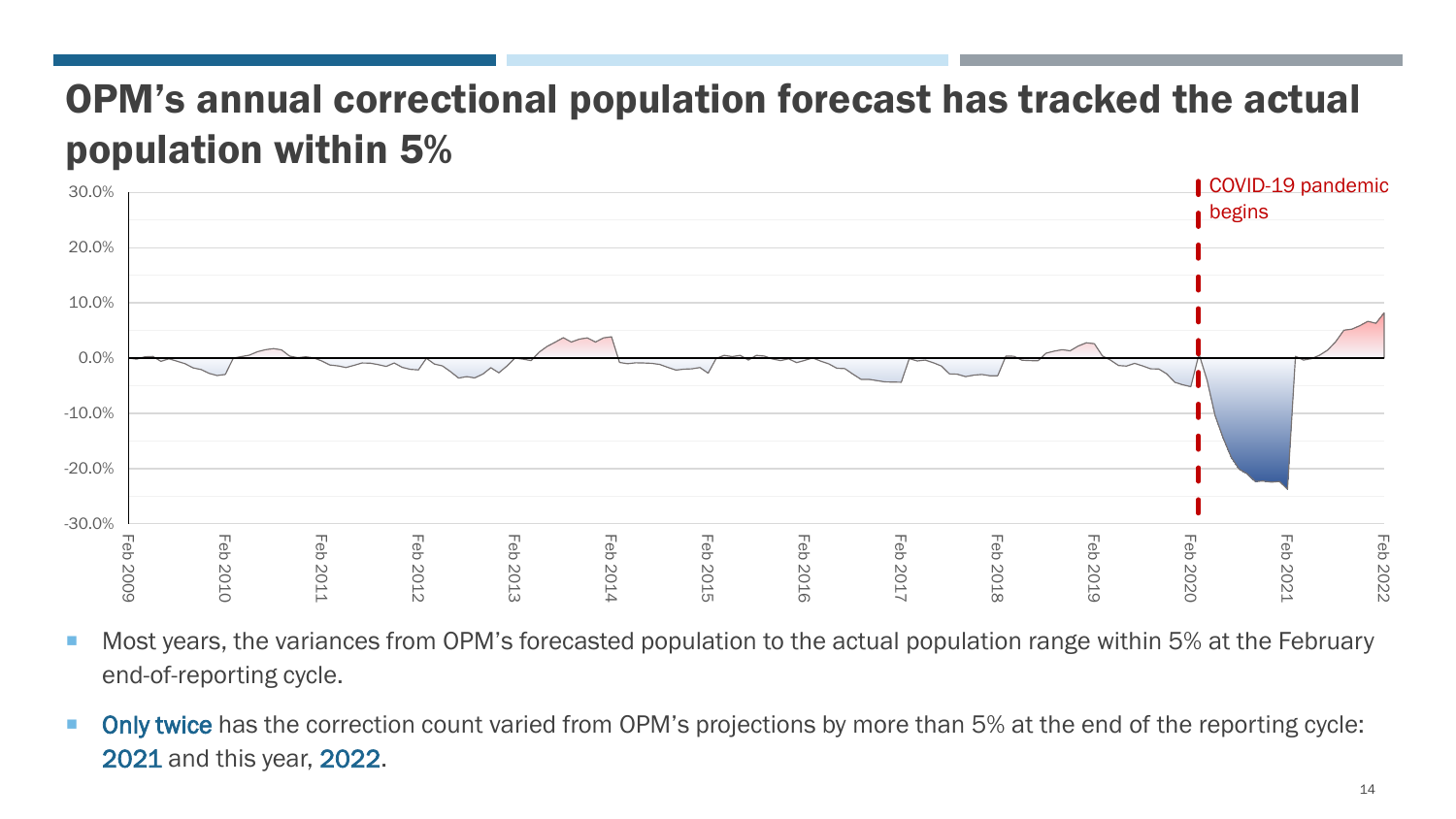## As of February 1, the correction facility population stood at 9,719, 8% higher than OPM's *2021 Annual Forecast* estimate.

- As shown, the divergence of the correction facility population from our forecast began in June 2021
- Growth of the pretrial population held in DOC facilities drove the 2021 rise in the correction population
	- The *accused* population increased 31% since February 2021
	- $\blacksquare$  The sentenced population shrank by 3% over this same period

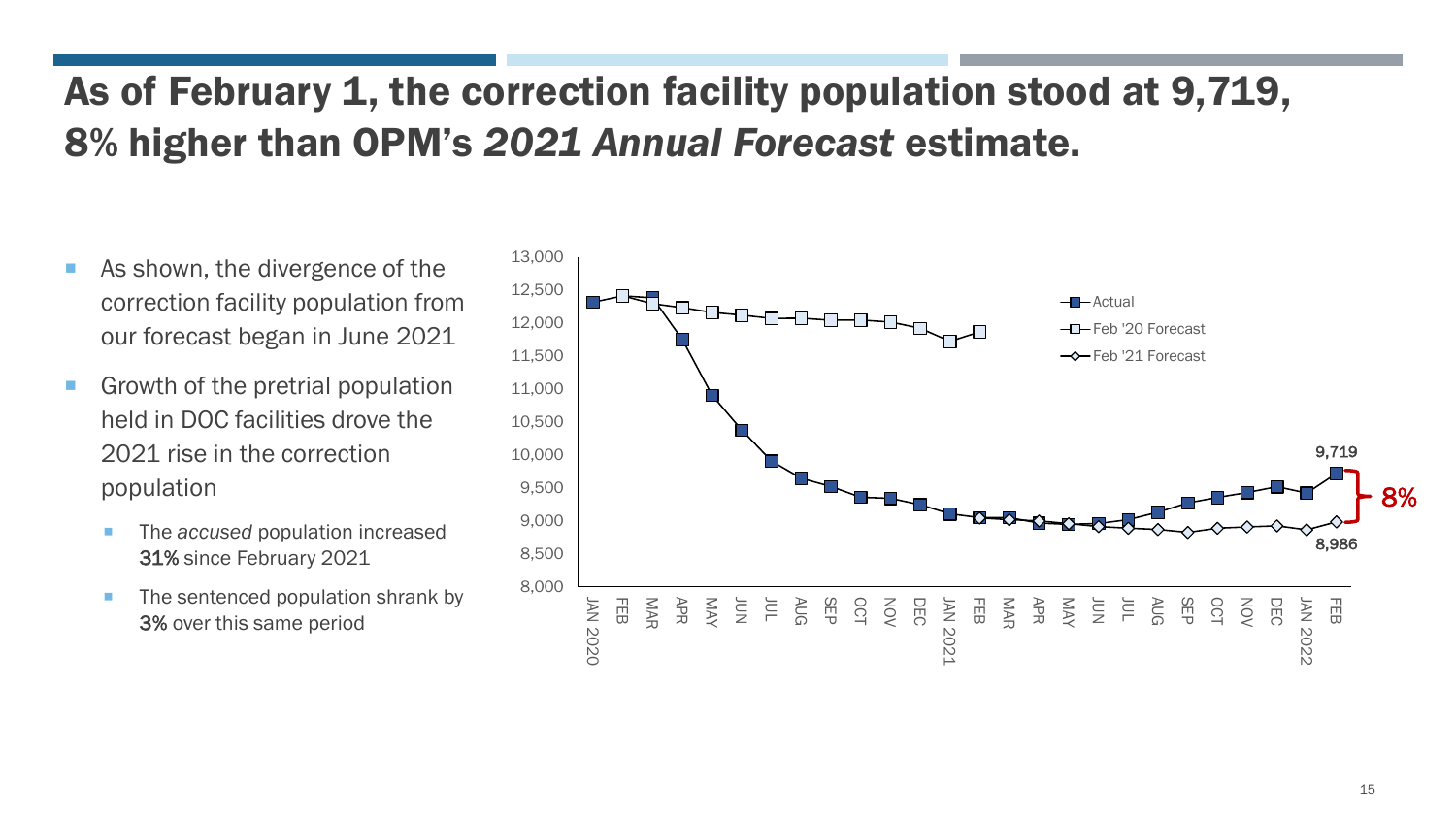### COVID-19 pandemic's disruption of long-term population trends

- **The pandemic's onset** drastically shifted correction population trends between March 2020 and February 2021.
- In developing our 2021 Annual Forecast, we had to anticipate how the correctional population might eventually return to the historic trend in years ahead.

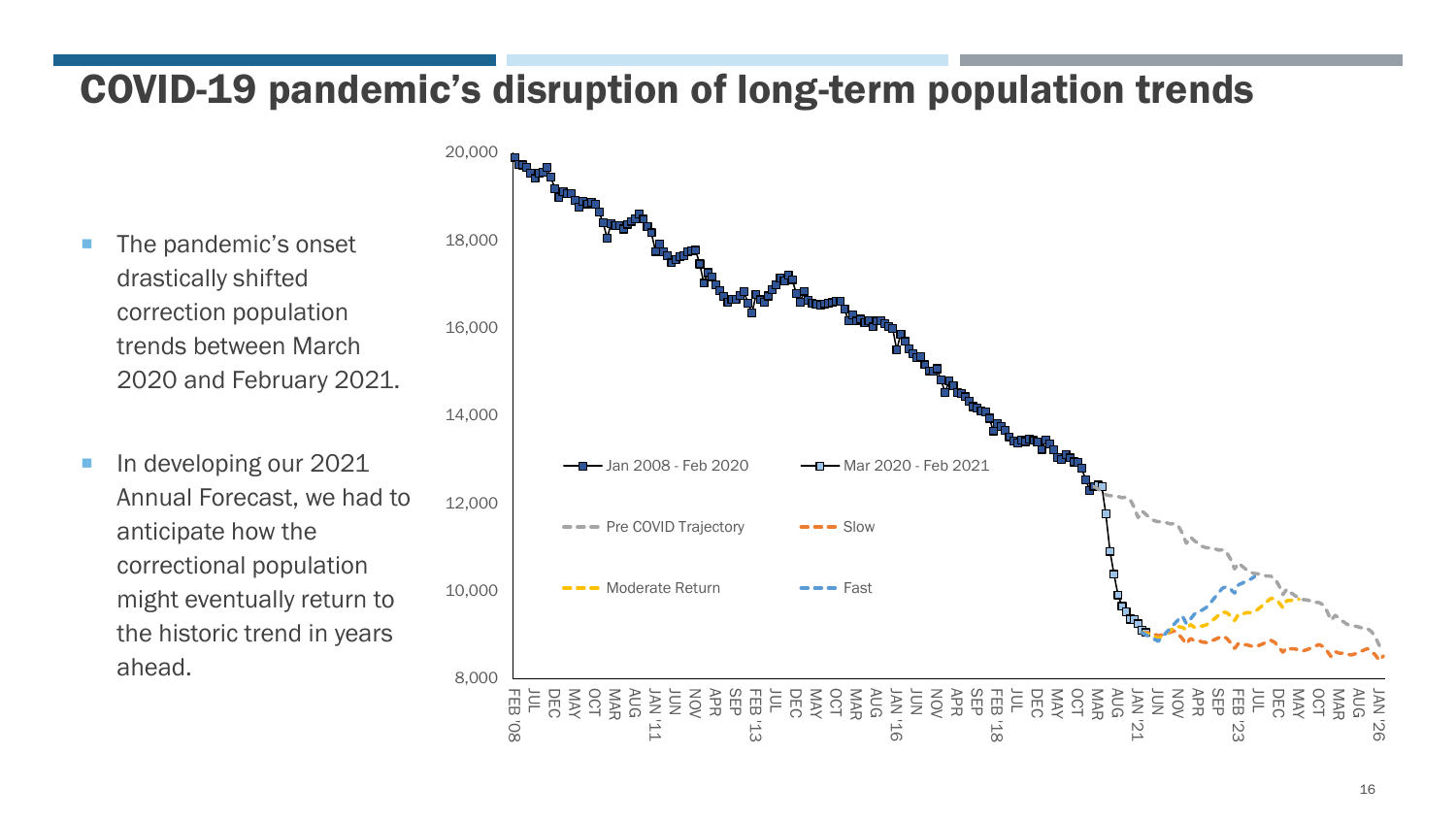### Comparing OPM's *2021 Annual Forecast* approach against actual population changes



■ OPM developed the 2021 Annual *Forecast* by opting for estimates between the slow and moderate return to trend lines.

 In actuality, the population changes between March 2021 and February 2022 exceeded our fast return trajectory.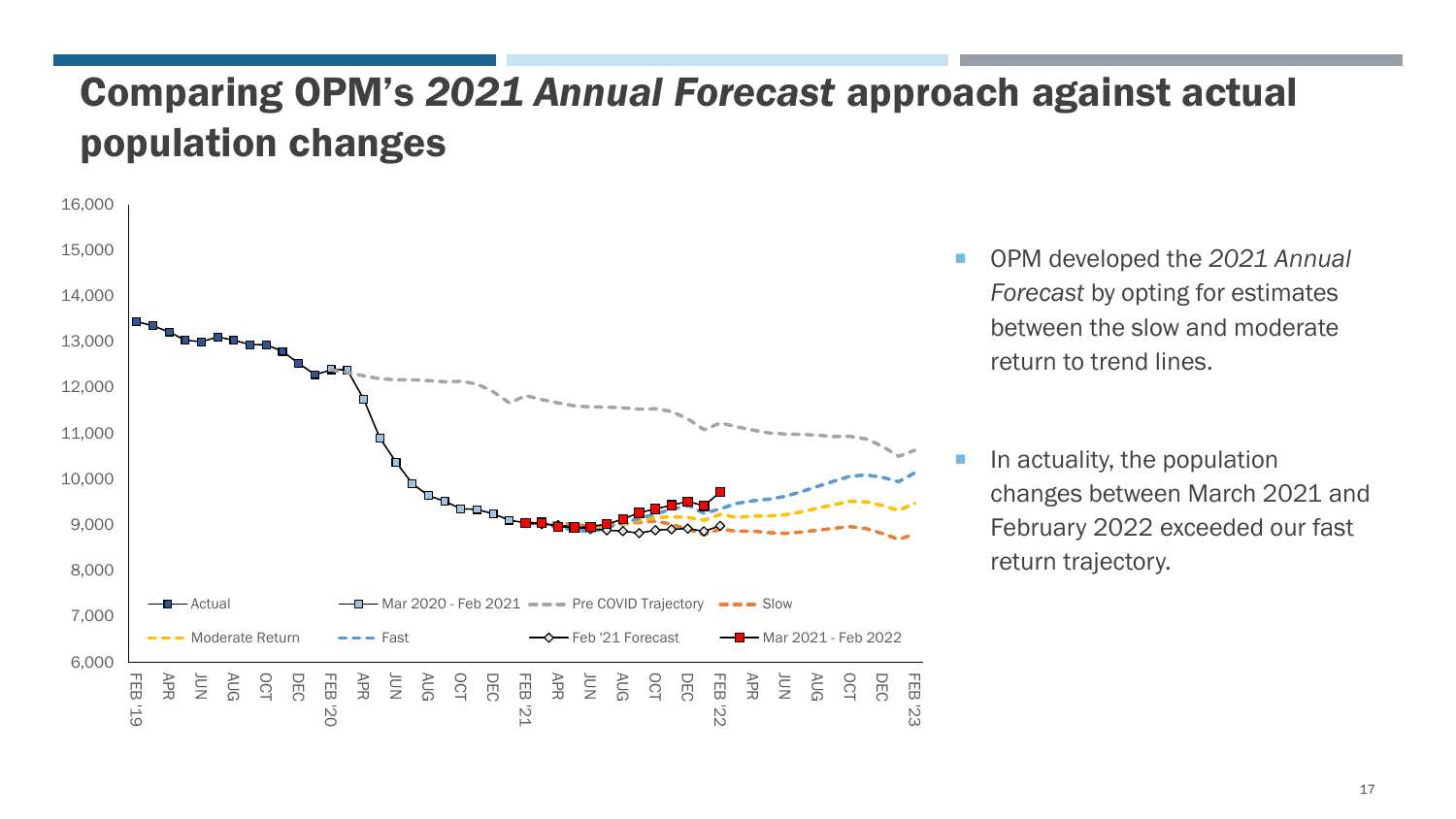#### Grappling with uncertainty to develop the *2022 Annual Forecast*



The historic trends underpinning OPM forecasts tell three distinct, different stories:

- A steady decline (February 2008 to February 2020)
- A steep drop before leveling out (March 2020 to February 2021)
- Modest growth (March 2021 to February 2022)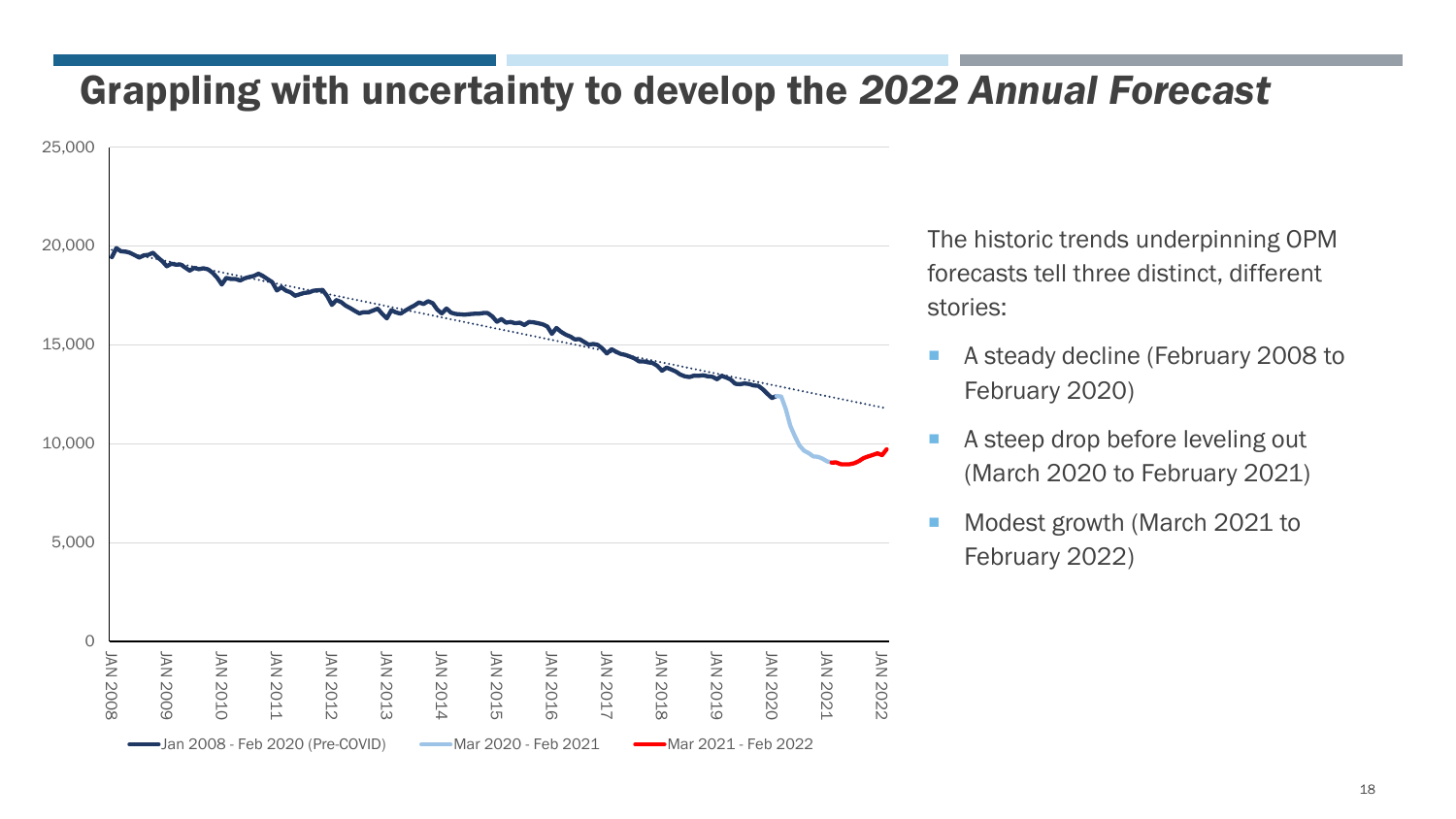#### OPM's approach to developing the *2022 Annual Forecast*

- 1. Hold preliminary discussions with DOC staff to inform our expectations for 2022 and 2023
- 2. Build upon insights from *2021 Annual Forecast* development and performance
- 3. Employ multiple forecast methodologies
- 4. Assess range of forecast estimates
- 5. Develop composite forecast interpreting results across forecast methods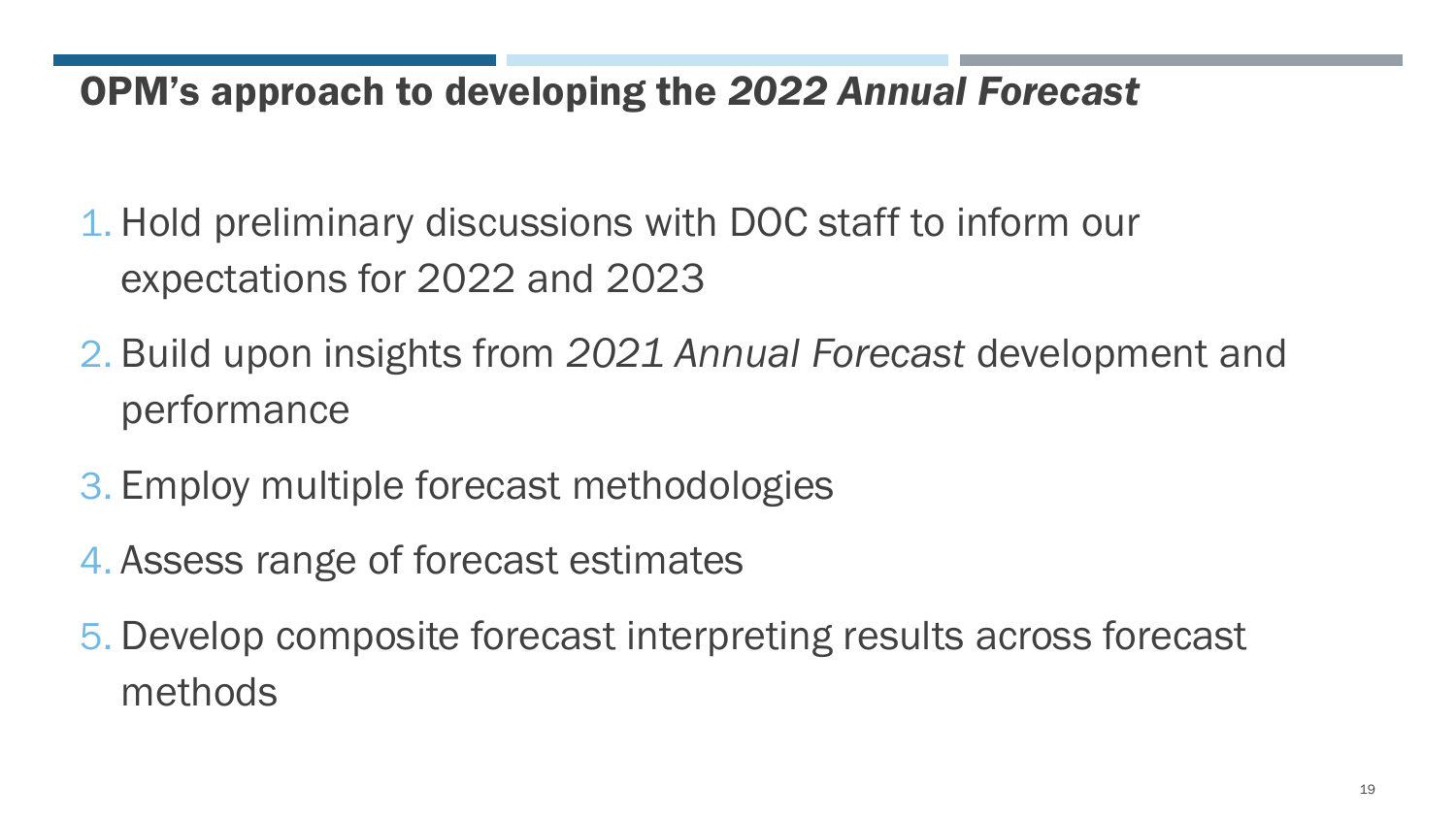#### Resulting range of 2022-23 forecast estimates



- For 2022's forecast, OPM CJPPD utilized 20 different forecasts representing a variety of methods, including:
	- **Benchmark methods**
	- OPM's input-output methodology
	- **ARIMA**

**ETS** 

 $\blacksquare$  Included a mix of forecasts utilizing pre-COVID trends only and forecasts built with postpandemic data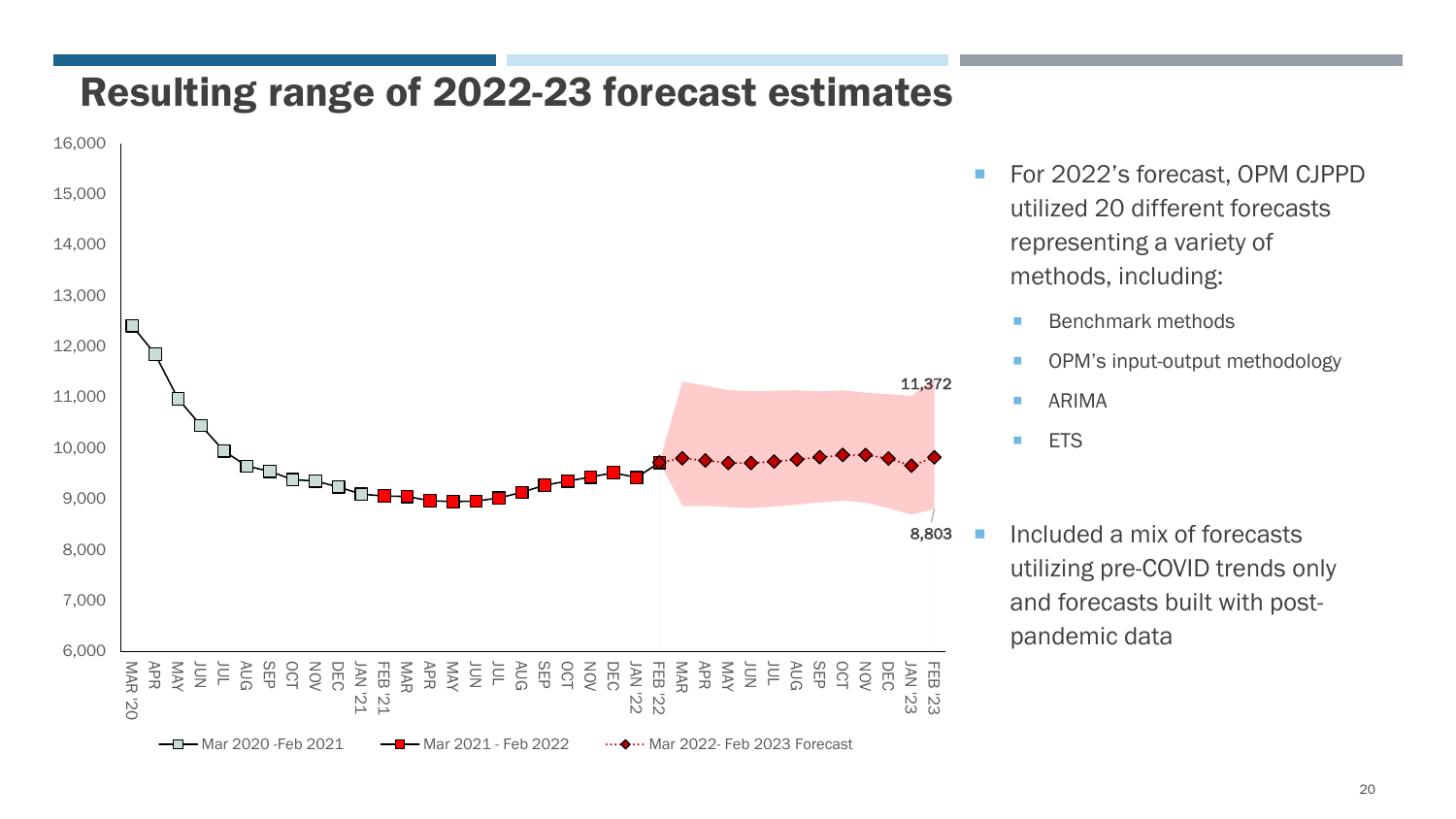#### The *2022 Annual Forecast of the Correction Population*